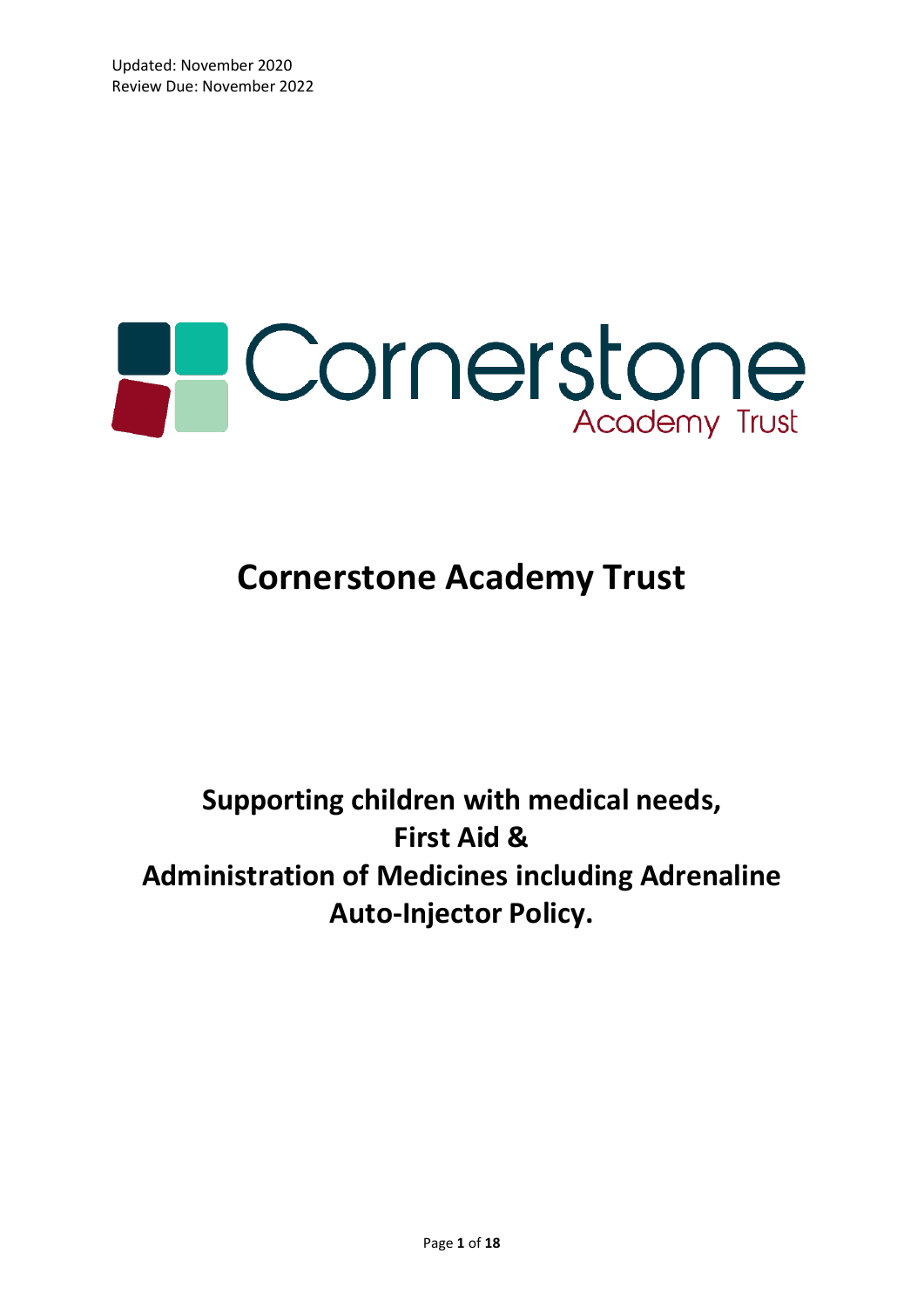**This policy aims to promote inclusion and support the emotional and wellbeing needs of children with medical conditions, alongside supporting the medical need itself in turn promoting good attainment for the individual child enabling them to reach their full potential whilst at school.**

This policy has been devised to support children with health and medical needs, following on from a recent statutory guidance from the Department for Education (DfE) for governing bodies of maintained schools and proprietors of academies in England, this came into place in September 2014. (updated December 2015)

Section 100 of the Children and Families Act (2014) places a duty on governing bodies of maintained schools, proprietors of academies and management committees of PRUs to make arrangements for supporting pupils at their school with medical conditions.

The statutory guidance is intended to help governing bodies meet their legal responsibilities, setting out arrangements that will be expected to make, based on good practice. The aim is to make sure that all children with medical conditions, in terms of both physical and mental health, are properly supported in school so that they can play a full and active role in school life, remain healthy and achieve their academic potential.

#### **Key Points;**

Pupils at school with medical conditions should be properly supported so that they have full access to education, including school trips and physical education.

The Trustees and the leadership team must ensure that arrangements are in place in schools to support pupils at school with medical conditions, including training and resources.

Trustees should ensure that school leaders consult health and social care professionals, pupils and parents to ensure that the needs of children with medical conditions are effectively supported.

#### **As part of this policy the Trust will ensure;**

- Parents/carers need to feel confident that schools will provide effective support for their child's medical condition.
- Pupil's need to feel safe and supported. This may involve including them within the plan.
- Staff may need to link in with relevant local health service, for example the school nurse, GP. This would be done with parental consent.
- Staff will liaise with and fully consider advice from healthcare professionals.
- Staff will listen to and value the views of parents/carers and pupils.
- The Trust will ensure there is support in place for the child's emotional wellbeing, which may be affected by their medical condition or attendance, including short term or frequent absence.
- Reintegration back into school needs to be properly supported, to enable full engagement with learning and prevent the child from not falling behind when they are unable to attend.
- Compliance with the duties of the Equality Act 2010
- Children with medical needs can access and enjoy the same opportunities at school as any other child, this may include flexible timetables
- Each child will be treated as an individual, although children may have similar conditions they will not necessarily be managed the same way.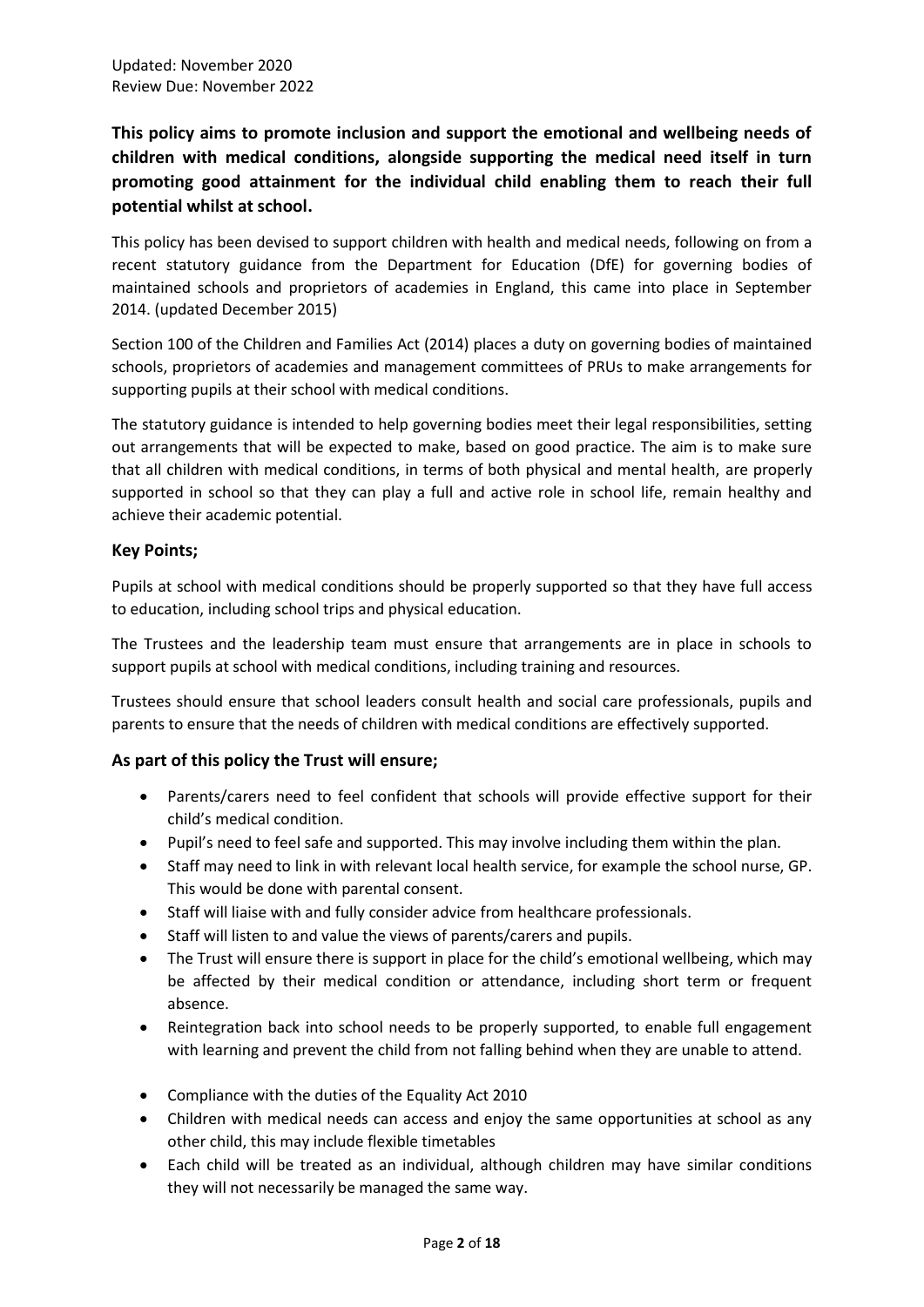- Individual health care plans are devised and implemented for children with specific medical needs. The school nurse would meet with the parents/carers and if appropriate the child, alongside other relevant professionals. The care plan will be shared with key relevant staff and reviewed regularly.
- Review how the medical condition impacts on their school life, ability to learn, as well as increase their confidence and promote self-care when possible.
- No child with a medical condition should be denied access, and reasonable measures would be put in place to support the child at school. However, this needs to be considered within safeguarding duties to ensure that a pupil's health is not put at risk from, for example, infectious diseases.
- Support with transition into school
- Endeavour to ensure arrangements are put into place within 2 weeks
- Awareness of the condition and suitable training for relevant staff members
- Risk assessment as needed.
- Who the school should contact if there is an emergency
- How the school will meet special needs, including dietary requirements
- How the school will help children with medical conditions to participate in physical activity and school trips if needed.
- The school should be able to agree with parents/carers of children on how it will manage the child's condition during the school day.
- That policies, plans, procedures and systems are properly and effectively implemented.
- Medicines should only be administered at school when it would be detrimental to a child's health or school attendance not to do so. Record keeping of medicines administered are kept with Reception.
- Regular formal review of the Individual Health Care Plan (IHCP). The plans are kept with the School Nurse
- Working with other professionals including the Educational Welfare Officer (EWO), Educational Psychologist and School Nurse to meet the needs of the individual pupil.
- Safeguarding needs to be considered as with all pupils.
- Policy implementation;
- The Headteacher, SENDco, School Nurse and other members of the leadership team will ensure the policy is adhered to.

#### **Individual Health Care plans;**

Individual care plans are kept for individual children and key staff have access to these. The plans are reviewed regularly.

Where necessary the school nurse will help to devise healthcare plans for individual children, alongside the parents/carers, SENDCo and relevant class teacher.

Not all children with medical needs will require a healthcare plan. The school, healthcare professional and parent should agree, when a healthcare plan would be inappropriate or disproportionate. If consensus cannot be reached the CEO is best placed to take a final view

Where a child has a Special educational need but does not have a statement or EHC plan, their special educational needs should be mentioned in their individual health care plan.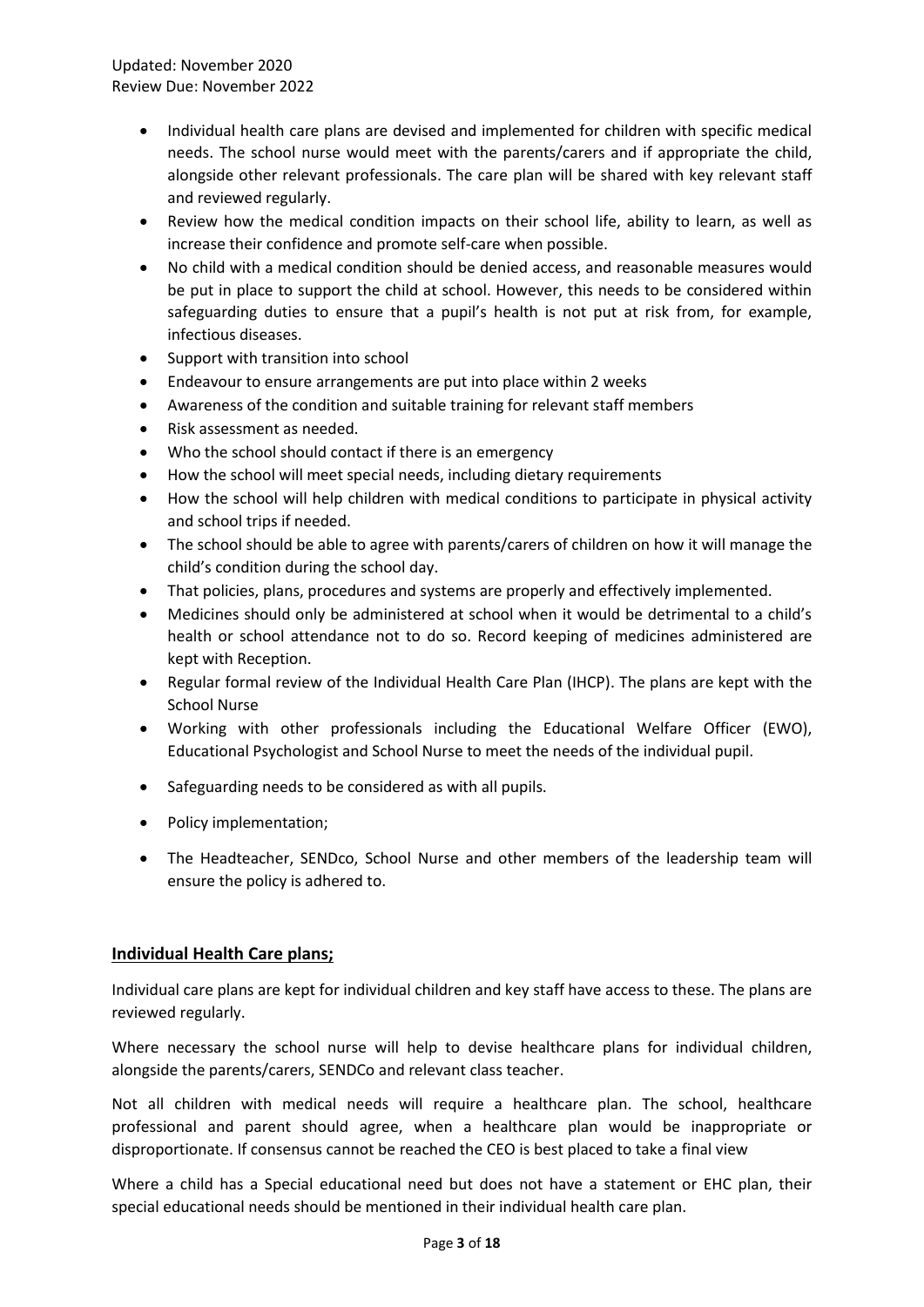#### **Things to consider;**

When a formal diagnosis has not been confirmed, a judgement will need to be made about how to support the pupil. Staff will need to seek advice and medical evidence including consultation with parents in how to best support the pupil.

It is not generally acceptable practice to require parents/carers, or otherwise make them feel obliged to attend school to administer medication or provide medical support to their child, including with toileting issues.

#### **Emergencies**

- Medical emergencies will be dealt with under the Trust's emergency procedures
- Where an individual Healthcare plan (IHCP) is in place, it should detail;
	- o What constitutes an emergency
	- o What to do in an emergency
- Pupils will be informed in general terms of what to do in an emergency such as telling a teacher
- If a pupil needs to be taken to hospital, a member of staff will remain with the child until their parents arrive.

#### **Policy Statement**

The Trust aims to support and welcome students with medical conditions.

The school will help to ensure that all children will;

- Reach optimal health
- Enjoy and achieve
- Achieve economic well-being
- Stay safe
- Make a positive contribution

#### **Complaints;**

Should parents or pupils be dissatisfied with the support provided they should discuss their concerns directly with the school. If whatever reason this does not resolve the issue, they make a formal complaint via the Trust's complaints procedure.

#### **Other policies that may also be used in line with this policy;**

Child protection policy SEN policy Intimate care policy Complaints procedure. Emergency procedures First Aid Policy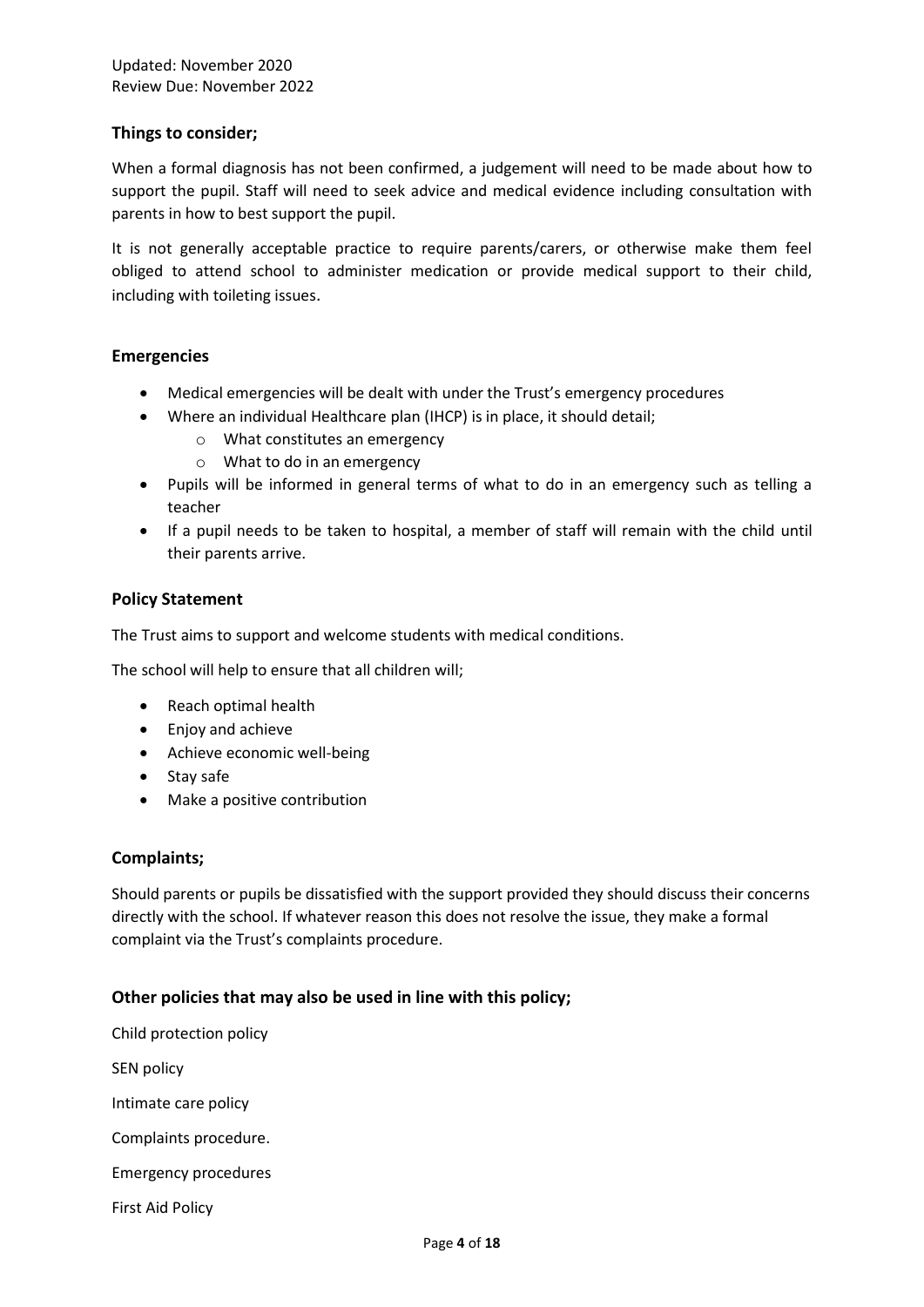#### **References.**

'Supporting pupils at school with medical conditions (statutory guidance for governing bodies of maintained schools and proprietors of academies in England)' September 2014. Updated December 2015. Dept. for Education.

#### **Over the counter medication**

The staff of Cornerstone Academy Trust seek to ensure that young people with medical needs receive proper care and support within the Trust. A named member of staff will accept responsibility for administering medication when giving or supervising a young person taking agreed medication, specified within this policy, if needed during the school day (and on residentials where applicable)

In the event of minor ailments that require over the counter medication rather than prescribed medication, this can be administered by staff if the correct signed forms are completed and the protocol below is followed.

Medication will not be accepted without written and signed instructions from the parent/carer.

Each item of medication must be delivered in its original dispensed container. and handed directly to the class teacher or Receptionist. If the medication needs to be stored in a fridge, it needs to be handed in to the Reception office and relevant forms completed. Emergency medication, e.g Epipens and Ventolin Inhalers, need to be given directly to class teachers and these will be stored in a safe, yet accessible cupboard in the child's classroom or after school provision. Parents/Carers will be asked to complete relevant School Asthma Cards and the Epipen Protocol. Controlled Drugs will be stored in a locked, non-portable container and only named staff will have access to it. All other medication will be locked in first aid cabinets in the child's classroom and relevant forms completed.

Parents/carers should supply the required amount of medication.

The Trust will not accept items of medication which are in unlabelled containers, or not in their original container.

Each item of medication must be clearly labelled with the following information:

- Child's name
- Name of medication
- Dosage
- Frequency of dosage
- Date of dispensing
- Storage requirements (if any)
- Expiry date (if available)

Where it is appropriate to do so, young people will be encouraged to administer their own medication, if necessary under staff supervision. Parents/carers will be asked to confirm in writing if they wish their child to carry their medication with them. Please note in the event of a controlled drug such as Methylphenidate (Ritalin), young people may not be allowed to carry these for the safety of other academy users.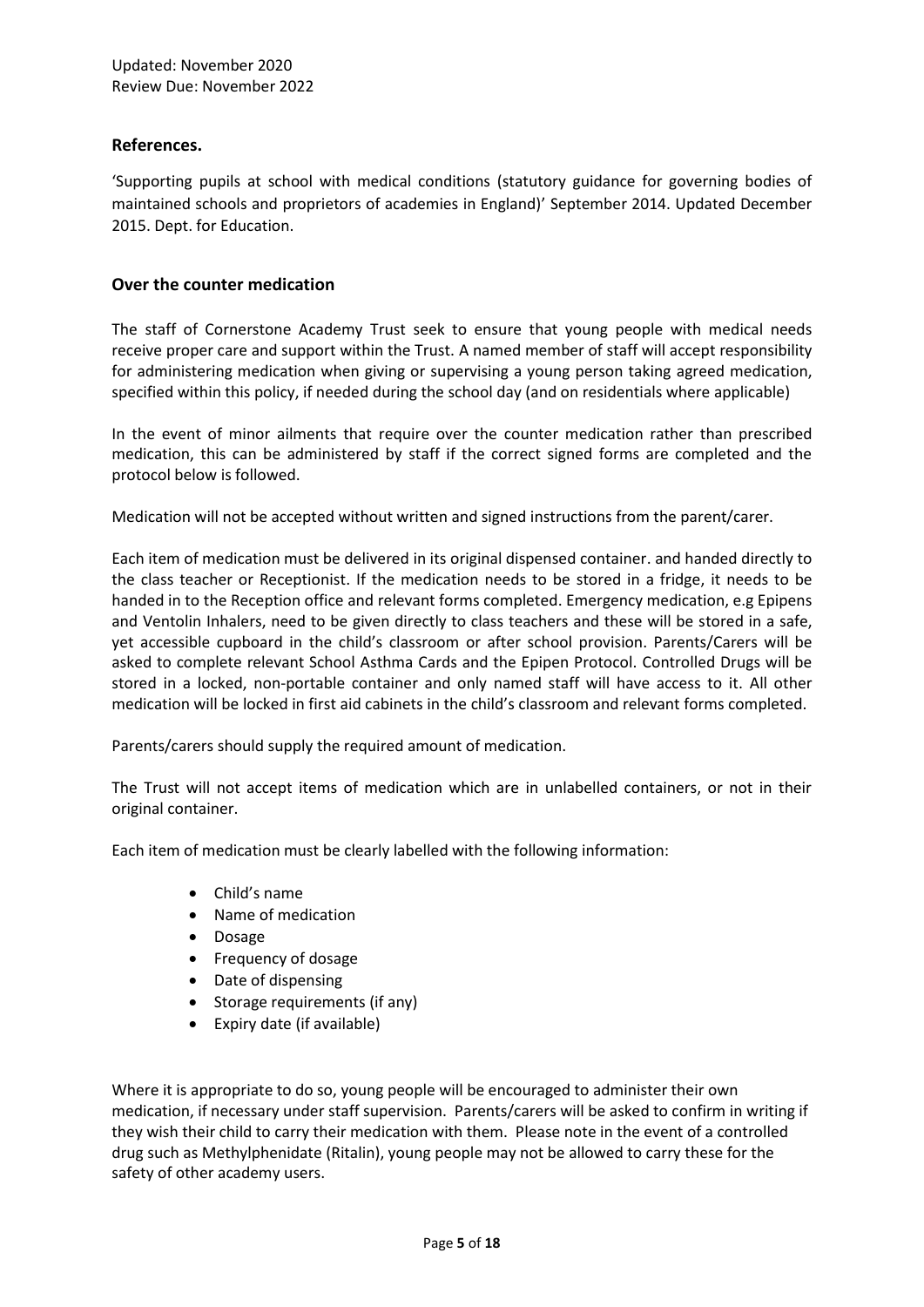It is the responsibility of parents/carers to notify the school if there is a change in medication, a change in dosage requirements, or the discontinuation of a young person's need for medication.

Staff who agree to assist in the administration of invasive medication will receive appropriate training/guidance through arrangements made with the School Nurse.

The Trust will make every effort to continue the administration of medication to a child if taking part in off site activities, such as residential trips. Separate formally agreed arrangements are acceptable on educational visits that involve an on over-night stay.

Medication will only be administered by a member of staff that is happy and competent to do so. The Trust will not force any member of staff to give medication to a child if they are not comfortable in doing so. Staff will be trained in how to complete checks prior to the administration of medication, administering medication and maintaining records. Children are encouraged to administer their own medication where appropriate.

Medication will only be administered if there is a completed consent form in place with dosage requirements and history of the medication given to the child in the last 24 hours.

Once staff have given medication they will record the administered dose, state the time given and will sign to state that it has been given. This includes assisting the child with taking their asthma inhalers. All medication given needs to be documented.

If there is a concern that a child is needing medication more frequently, staff will liaise with parents and the school nurse will be informed.

## **First Aid Policy**

#### **Introduction**

This Policy is designed to promote the health, safety and welfare of pupils, staff and visitors to this school through the provision of first aid equipment and trained personnel in accordance to the requirements of The Health and Safety (First Aid) Regulations 1981.

The first aid appointed person is the Head of Schools.

#### **Aims of the policy**

First aid saves lives and ensures that minor injuries and illnesses do not escalate into major ones. The aim of this policy is to ensure that:

- a person is appointed to take charge of first aid arrangements;
- staff nominated as 'first-aiders' receive up-to-date training on courses approved by the Health and Safety Executive (HSE);
- suitably stocked and marked first aid containers are available at all appropriate locations throughout the school;
- all members of staff are fully informed with regard to the first aid arrangements;
- all staff are aware of hygiene and infection control procedures;
- written records are maintained of any accidents, reportable injuries, diseases or dangerous occurrences;
- first aid arrangements are regularly reviewed.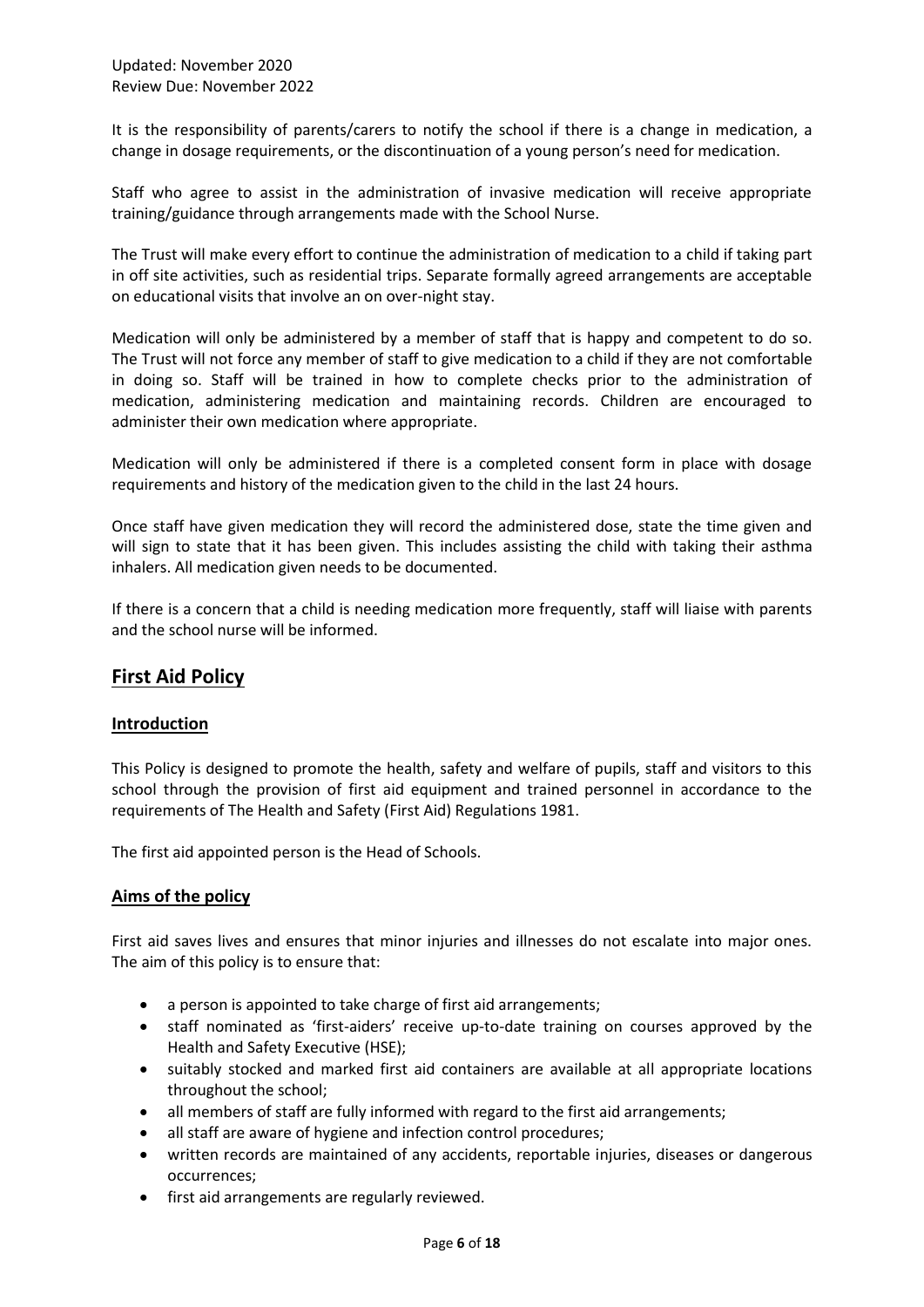#### **Procedure**

First aid will be always available while people are on the school premises and also off the premises while on school visits.

The school's First Aid Policy will be made available for scrutiny.

#### **Risk assessment**

On behalf of the Trustee Board, the appointed person will conduct an annual risk assessment of all school buildings and facilities, paying particular attention to:

- practical activities;
- the use of machinery;
- storage of hazardous substances;
- the use of equipment for sports and physical education.

From this assessment a judgement will be made as to how many trained first-aiders are required to provide an effective and safe response to accidents and injuries. A judgement will also be made as to how many fixed and portable first aid containers should be available and where they are to be located.

Specific consideration will be given to staff or pupils who have special health needs or disabilities.

In determining the level of provision the appointed person and the Trustee Board will consider:

- the provision during lunch times and breaks;
- the adequacy of the provision to account for staff absences;
- the provision of first aid for off-site activities and school trips;
- the provision for practical lessons and activities, e.g. science, technology, home economics and physical education.

#### **Qualifications and training**

All school first-aiders will hold a valid certificate of competence issued by an organisation whose training and qualifications are approved by the HSE and valid for three years.

Refresher training and retesting of competence will be arranged at least three months before certificates expire.

The school will consider annual refresher training to maintain first-aiders' basic skills and keep them up to date with changes.

The appointed person does not necessarily have to be one of the certificated first-aiders.

The appointed person will:

- line manage the team of first-aiders, monitoring their training and competences;
- look after the first aid equipment, restocking first aid containers when required and replacing out of-date materials;
- ensure that an ambulance or other professional medical help is summoned when appropriate;
- undertake regular risk assessments and liaise with the Trustee Board and Headteacher as appropriate;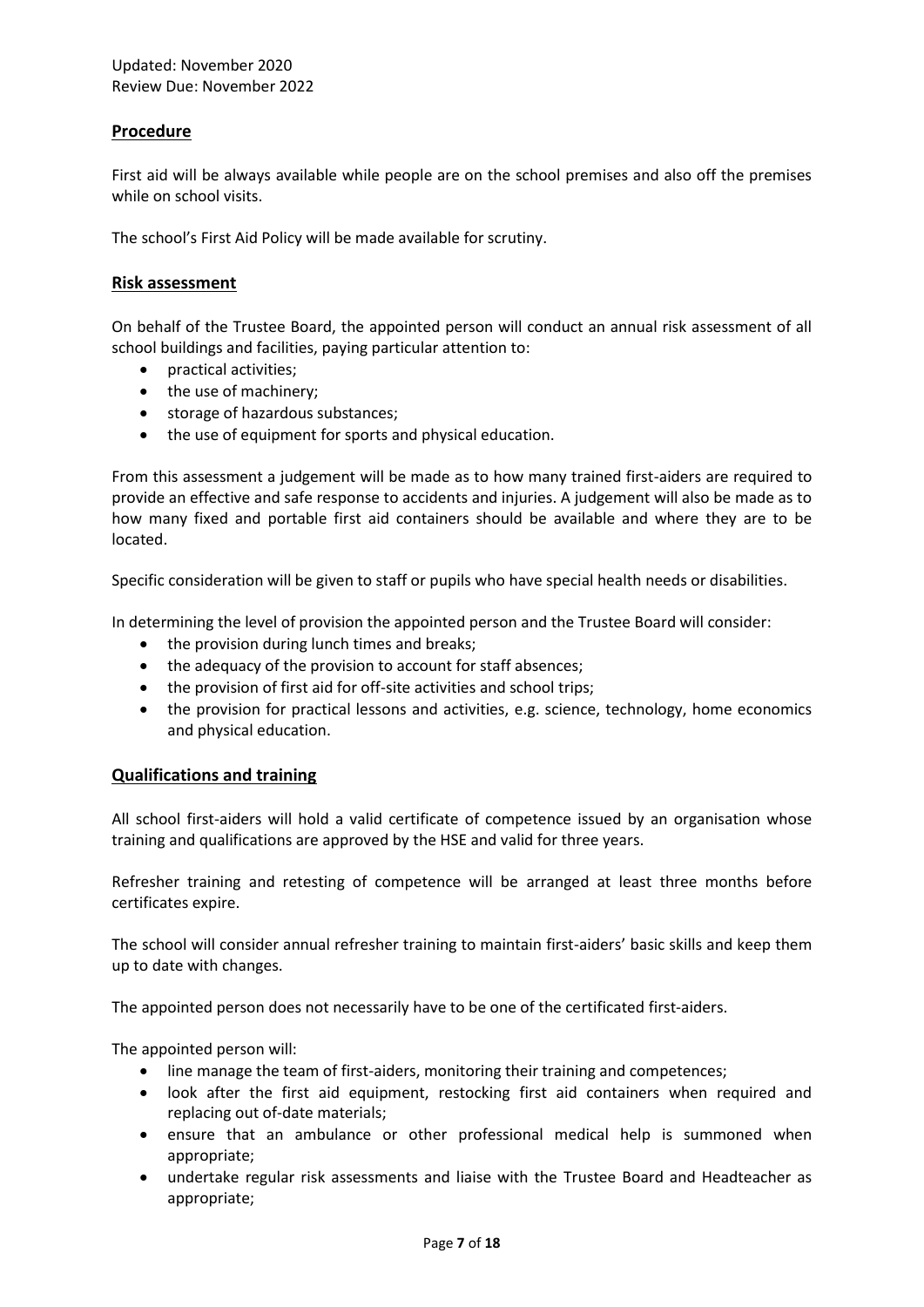Updated: November 2020 Review Due: November 2022

- ensure that all accidents and injuries are appropriately recorded;
- ensure that all members of full-time and temporary staff are familiar with the school's first aid provision.

#### **First aid materials, equipment and facilities**

First aid containers will be:

- marked with a white cross on a green background;
- located near hand-washing facilities;
- stocked in accordance with HSE recommendations.

All school minibuses will have a first aid container on board. Portable first aid containers will be available for all school trips and for sporting and other activities that take place over 200 metres from school buildings.

Where it is known that staff or pupils engaged in an out-of-school activity have specific health needs or a disability, the contents of the first aid container will include the resources to meet these specific needs.

The school medical room is the school meeting room. Although this room is used for other purposes, the provision of first aid and medical usage will have absolute priority.

The school has Wall mounted class first aid cabinets-10, same inhaler cabinets, 4 workplace cabinets, medical room has cabinet and 4 bumbag style and defib, emergency portable kit in main reception, 3 kits in kitchen and cabinets in DT room

#### **Information and notices**

First aid notices giving the location of first aid containers and the names of members of staff who are certificated first-aiders will be prominently displayed in:

- staff rooms and other common rooms;
- main corridors;
- all locations where sports, physical activities or practical lessons involving machinery or similar equipment, take place.

The school will make every effort to ensure that first aid notices are clear and easily understood by all.

Information on the school's first aid provision will be included in the staff handbook.

Information on the school's first aid provision will be provided in the induction pack given to new and temporary staff.

#### **Hygiene and infection control**

All staff will:

- follow basic hygiene procedures;
- be made aware as to how to take precautions to avoid infections, e.g. HIV and AIDS.

All staff will have access to single use disposable gloves and hand washing facilities. Disposable gloves will be worn at all times when dealing with blood or other body fluids or when disposing of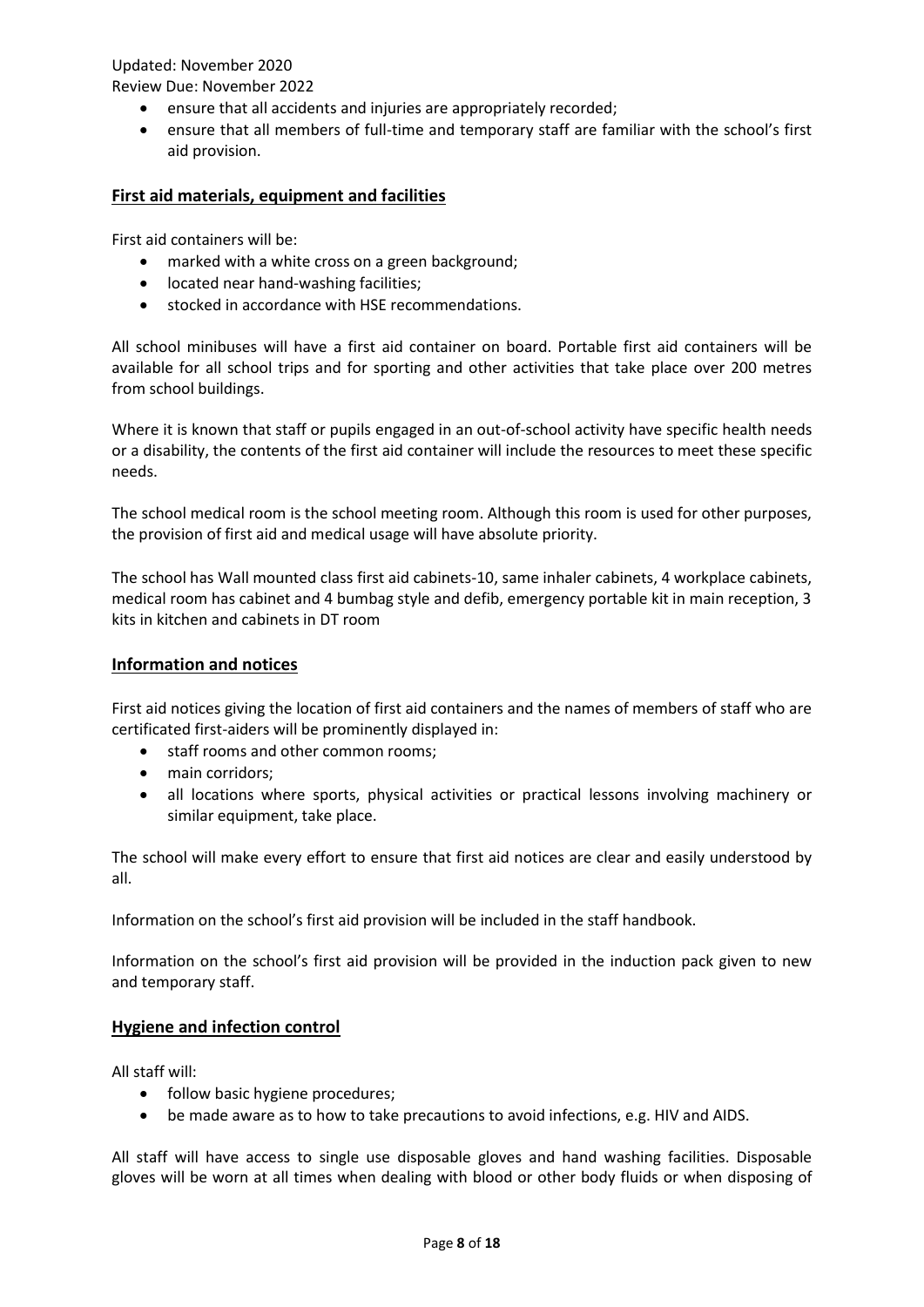Updated: November 2020

#### Review Due: November 2022

dressings or other potentially contaminated equipment. Instructions on the disposal of all used dressings or equipment will be included in the first aid containers.

#### **Recording accidents and injuries**

All accidents and injuries will be recorded in the OSHENS application and such records will be kept for a minimum of three years.

The record of any first aid treatment given by first-aiders and other appointed persons will include:

- the date, time and place of the incident;
- the name and class of the injured or ill person;
- details of the injury or illness and what first aid was given;
- what happened to the pupil or member of staff immediately afterwards (e.g. went home, resumed normal duties, went back to class or went to hospital);
- the name and signature of the first-aider or person dealing with the incident.

Serious or significant incidents will be reported to parents either by sending a note home with the pupil or by direct contact with the parent or carer.

In an emergency involving outside medical professionals or services the Head of Schools or the appointed person will follow the school's established procedures for contacting a parent or carer.

#### **Reporting accidents to the HSE**

The following types of accidents will be reported to the HSE as required under the Reporting of Injuries, Diseases and Dangerous Occurrences Regulations 1995 (RIDDOR):

- accidents resulting in death or major injury (including those that result from physical violence);
- accidents that prevent the injured person from doing their normal work for more than three days.

#### **Review of first aid provision**

The Trustee Board and the Headteacher and or the appointed person will review first aid policy and provision at least once every two years.

#### **Current First aiders in school**

| <b>BCPS</b>                                                       | <b>WCPS</b>                                        | <b>YVPS</b>                                                    | <b>MCPS</b>                                        |
|-------------------------------------------------------------------|----------------------------------------------------|----------------------------------------------------------------|----------------------------------------------------|
| <b>First aid at work</b>                                          | <b>First aid at work</b>                           | First aid at work                                              | <b>First aid at work</b>                           |
| Steve Hodge<br>Nina Rothery<br>Jane Pearce<br><b>Tracey Wills</b> | Nina Rothery<br><b>Tracey Wills</b><br>Jane Pearce | James Green,<br>Carol Grant,<br>Mandy Richard,<br>Adam Morris. | Nina Rothery<br><b>Tracey Wills</b><br>Jane Pearce |
|                                                                   |                                                    |                                                                |                                                    |
| <b>Forest school</b>                                              | <b>Forest school</b>                               | <b>Forest school</b>                                           | <b>Forest school</b>                               |
| <b>Marion Baynes</b><br>Dale Lawson<br>Jack Allen                 | <b>Marion Baynes</b><br>Dale Lawson<br>Jack Allen  | Robbie Keast<br>James Green<br><b>Adam Morris</b>              | <b>Marion Baynes</b><br>Dale Lawson<br>Jack Allen  |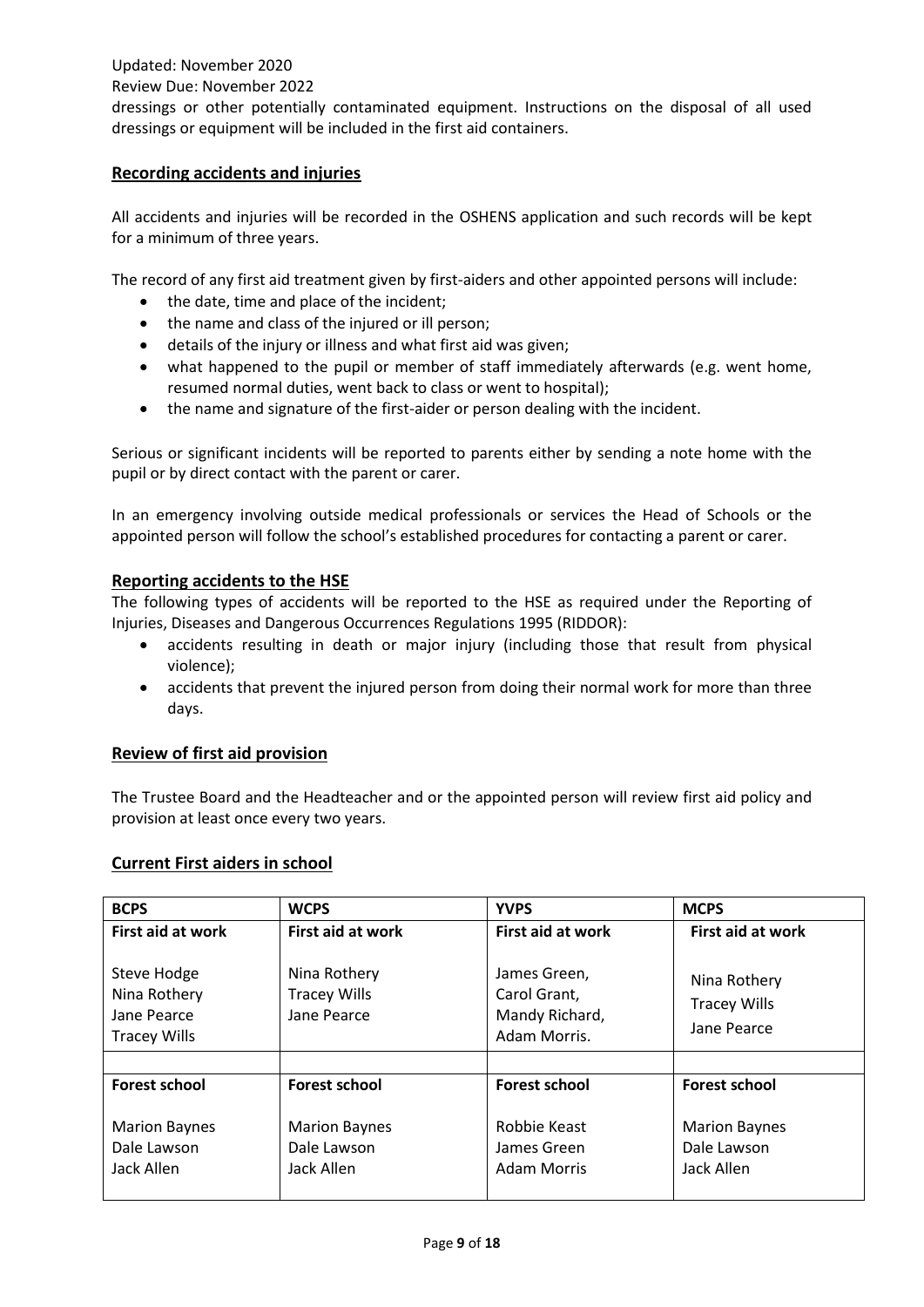| <b>Emergency</b>                                                                                                                                                                                                                                                                                                                                                                                                                               |                                                                                                                                                                                                                                                                                                                                                                                                                                                           | <b>Emergency</b>                                                                                                          |                                                                             |
|------------------------------------------------------------------------------------------------------------------------------------------------------------------------------------------------------------------------------------------------------------------------------------------------------------------------------------------------------------------------------------------------------------------------------------------------|-----------------------------------------------------------------------------------------------------------------------------------------------------------------------------------------------------------------------------------------------------------------------------------------------------------------------------------------------------------------------------------------------------------------------------------------------------------|---------------------------------------------------------------------------------------------------------------------------|-----------------------------------------------------------------------------|
| Guy Wakefield                                                                                                                                                                                                                                                                                                                                                                                                                                  |                                                                                                                                                                                                                                                                                                                                                                                                                                                           | Adam Morris.                                                                                                              |                                                                             |
|                                                                                                                                                                                                                                                                                                                                                                                                                                                |                                                                                                                                                                                                                                                                                                                                                                                                                                                           |                                                                                                                           |                                                                             |
| <b>Paediatric</b>                                                                                                                                                                                                                                                                                                                                                                                                                              | <b>Paediatric</b>                                                                                                                                                                                                                                                                                                                                                                                                                                         | <b>Paediatric</b>                                                                                                         | <b>Paediatric</b>                                                           |
| Nicky Evans<br><b>Emily Daniels</b><br><b>Tonia Dudley</b><br>Luke Abrahams<br>Nikki Bates<br>Jane Bishop<br>Carrie Sibbald<br>Emma Wilding-<br>Webb<br>Michael Kimber<br>James Beevor<br>Mark Harrison<br><b>Marion Baynes</b><br>Karenza Cordery<br>Carly Newcombe<br><b>Charlotte Trestrail</b><br>Lauren Harker<br>Hannah Lobb<br><b>Elli Grummitt</b><br>Sam Booth<br><b>Emma Reeves</b><br>Joanne Illidge<br>Fran Knight<br>Liz Davidson | <b>Emily Daniels</b><br><b>Chris Monkley</b><br>Jamie-Lea Crick<br>Laura Mercy<br><b>Tonia Dudley</b><br>Liz Davidson<br>Molley Sobey<br>Jack Allen<br>Lucy Cooper<br>Erin Partridge<br>Kathryn Henwood<br>Natasha Matthews<br>Nikki Bates<br>Claire Honeywell<br>Deborah Hosford<br>Dale Lawson<br>Fynn Murray<br>Sarah Pettifer<br>Paige Fahy<br>Paige Mitchell<br>Ciara Whateley<br>Rachel Hitchens-Orr<br>Josephine<br>Wadsworth<br>Kelly Stylianidou | Mel Dowson,<br>Claire Baker,<br>Mandy Richard,<br>Natalie Burnham<br><b>Tonia Dudley</b><br>Paula Ruddle<br>Suzanne Payne | <b>Emily Daniels</b><br><b>Tonia Dudley</b><br>Haydee Bottard<br>Jemma Raby |

## **Adrenaline Auto-Injector Policy**

## **Guidance on the use of Spare Adrenaline Auto-Injector (AAI).**

The use of a Spare Adrenaline Auto-injectors (AAI) in schools is recommended by the Anaphylaxis Campaign, safer schools project, TCAT has agreed to purchase and store spare pens within each of its schools for those children who have been prescribed an AAI. The use of the spare AAI is only for a child who already has a prescribed pen and the paediatrician and parents have agreed/signed to say it can be administered. The use is for when the child's AAI is unavailable or not working.

#### **Children to whom a spare AAI can be administered**

The spare AAI in the Emergency Kit should only be used in a pupil where both medical authorisation and written parental consent have been provided for the spare AAI to be used on them. This includes children at risk of anaphylaxis who have been provided with a medical plan confirming this, but who have not been prescribed AAI. In such cases, specific consent for use of the spare AAI from both a healthcare professional and parent/guardian must be obtained. Such a plan is available from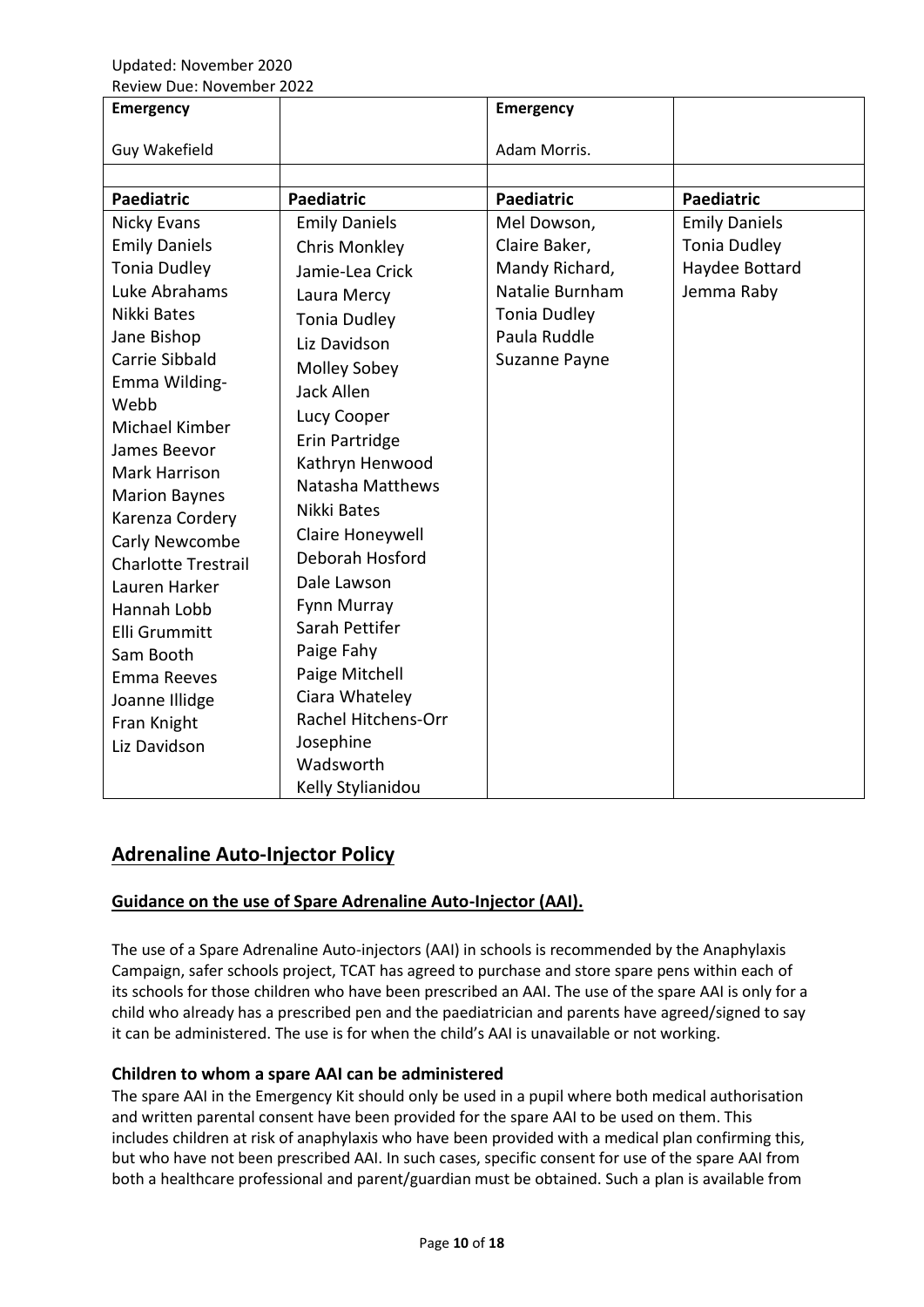Updated: November 2020

Review Due: November 2022

the British Society for Allergy and Clinical Immunology (BSACI) http://www.bsaci.org/about/pagallergy-action-plans-for-children.

The school's spare AAI can be used instead of a pupil's own prescribed AAI(s), if these cannot be administered correctly, without delay. This information should be recorded in a pupil's individual healthcare plan. Where a pupil has no other healthcare needs other than a risk of anaphylaxis, schools may wish to consider using the BSACI Allergy Action Plan.

All children with a diagnosis of an allergy and at risk of anaphylaxis should have a written Allergy Management Plan. Parents need to inform notified of pupils that have additional health needs, and this information will enable TCAT to compile an allergy register on the medical database:

- Known allergens and risk factors for anaphylaxis.
- Whether a pupil has been prescribed AAI(s) (and if so what type and dose)

• Where a pupil has been prescribed an AAI whether parental consent has been given for use of the spare AAI which may be different to the personal AAI prescribed for the pupil.

• A photograph of each pupil to allow a visual check to be made (this will require parental consent). The register is crucial as in larger schools, it may not be feasible for individual members of staff to be aware of which pupils have been prescribed AAIs. Consequently, schools should ensure that the register is easy to access and easy to read. Schools will also need to ensure they have a proportionate and flexible approach to checking the register.

## **DELAYS IN ADMINISTERING ADRENALINE HAVE BEEN ASSOCIATED WITH FATAL OUTCOMES.**

#### **Children to whom a spare AAI can be administered:**

Schools will want to consider when consent for use of the AAI is best obtained but the most appropriate time would be as part of the introduction or development of the individual care plan. Consent should be updated regularly – ideally annually – to take account of changes to a pupil's condition.

## **The emergency anaphylaxis kit It is good practice for schools holding spare AAIs to store these as part of an emergency anaphylaxis kit which should include:**

- **1 or more AAI(s).**
- **Instructions on how to use the device(s).**
- **Instructions on storage of the AAI device(s).**
- **Manufacturer's information.**
- **A checklist of injectors, identified by their batch number and expiry date with monthly checks recorded.**
- **A note of the arrangements for replacing the injectors.**
- **A list of pupils to whom the AAI can be administered.**
- **An administration record.**

## **Supply;**

We purchase the AAIs from a pharmaceutical supplier, such as a local pharmacy, without a prescription, provided the general advice relating to these transactions are observed: i.e. small quantities on an occasional basis and the school does not intend to profit from it. A supplier will need a request signed by the principal or head teacher (ideally on appropriate headed paper) stating:

- the name of the school for which the product is required;
- the purpose for which that product is required, and
- the total quantity required.
- A template letter which can be used for this purpose can also be downloaded at:

www.sparepensinschools.uk TCAT must pay for them as a retail item. A number of different brands of AAI are available in different doses depending on the manufacturer. It is up to TCAT to decide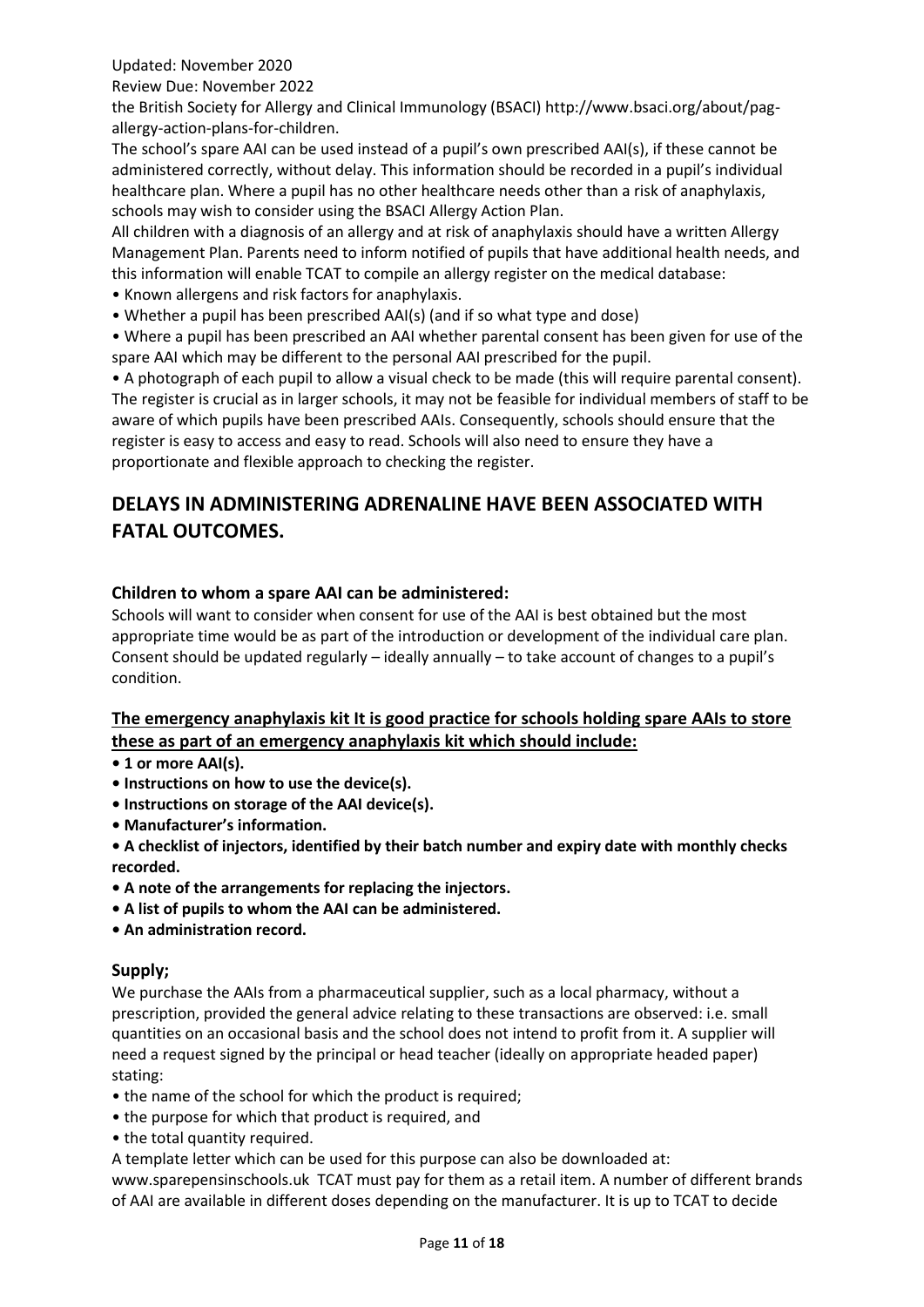Updated: November 2020

Review Due: November 2022

which brand(s) to purchase. Trusts are advised to hold an appropriate quantity of a single brand of AAI device to avoid confusion in administration and training. Where all pupils are prescribed the same device, the school should obtain the same brand for the spare AAI. If two or more brands are currently held by the school, the school may wish to purchase the brand most commonly prescribed to its pupils. However, the decision as to how many devices and brands to purchase will depend on local circumstances and is left to the discretion of the school.

The Resuscitation Council (UK) recommends that healthcare professionals treat anaphylaxis using the age based criteria, as follows:

• For children age under 6 years: a dose of 150 microgram (0.15 milligram) of adrenaline is used (e.g. using an Epipen Junior (0.15mg), Emerade 150 or Jext 150 microgram device).

• For children age 6-12 years: a dose of 300 microgram (0.3 milligram) of adrenaline is used (e.g. using an Epipen (0.3mg), Emerade 300 or Jext 300 microgram device).

TCAT has considered the ages of their pupils at risk of anaphylaxis, when deciding which doses to obtain as the spare AAI. The dose that has been prescribed by the paediatrician is the dose to be administered.

Severe anaphylaxis is an extremely time-critical situation: delays in administering adrenaline have been associated with fatal outcomes. TCAT will ensure that all AAI devices and any spare AAI in the Emergency kit – are kept in a safe and suitably central location: for example, the school office to which all staff have access at all times, but in which the AAI is out of the reach and sight of children. They must not be locked away in a cupboard or an office where access is restricted. Schools should ensure that AAIs are accessible and available for use at all times, and not located more than 5 minutes away from where they may be needed. In larger schools, it may be prudent to locate a kit near the central dining area and another near the playground; more than one kit may be needed. Any spare AAI devices held in the Emergency Kit should be kept separate from any pupil's own prescribed AAI which might be stored nearby; the spare AAI should be clearly labelled to avoid confusion with that prescribed to a named pupil.

#### **Storage and care of the AAI**

A school's allergy/anaphylaxis policy should include staff responsibilities for maintaining the spare anaphylaxis kit. It is recommended that at least two named volunteers amongst school staff should have responsibility for ensuring that:

• on a monthly basis the AAIs are present and in date.

• that replacement AAIs are obtained when expiry dates approach (this can be facilitated by signing up to the AAI expiry alerts through the relevant AAI manufacturer).

The AAI devices should be stored at room temperature (in line with manufacturer's guidelines), protected from direct sunlight and extremes of temperature. Schools may wish to require parents to take their pupil's own prescribed AAIs home before school holidays (including half-term breaks) to ensure that their own AAIs remain in date and have not expired.

#### **Disposal**

Once an AAI has been used it cannot be reused and must be disposed of according to manufacturer's guidelines. Used AAIs can be given to the ambulance paramedics on arrival or can be disposed of in a pre-ordered sharps bin for collection by the local council.

#### **School trips including sporting activities**

Schools should conduct a risk-assessment for any pupil at risk of anaphylaxis taking part in a school trip off school premises, in much the same way as they already do so with regards to safe-guarding etc. Pupils at risk of anaphylaxis should have their AAI with them, and there should be staff trained to administer AAI in an emergency. Schools may wish to consider whether it may be appropriate, under some circumstances, to take spare AAI(s) obtained for emergency use on some trips.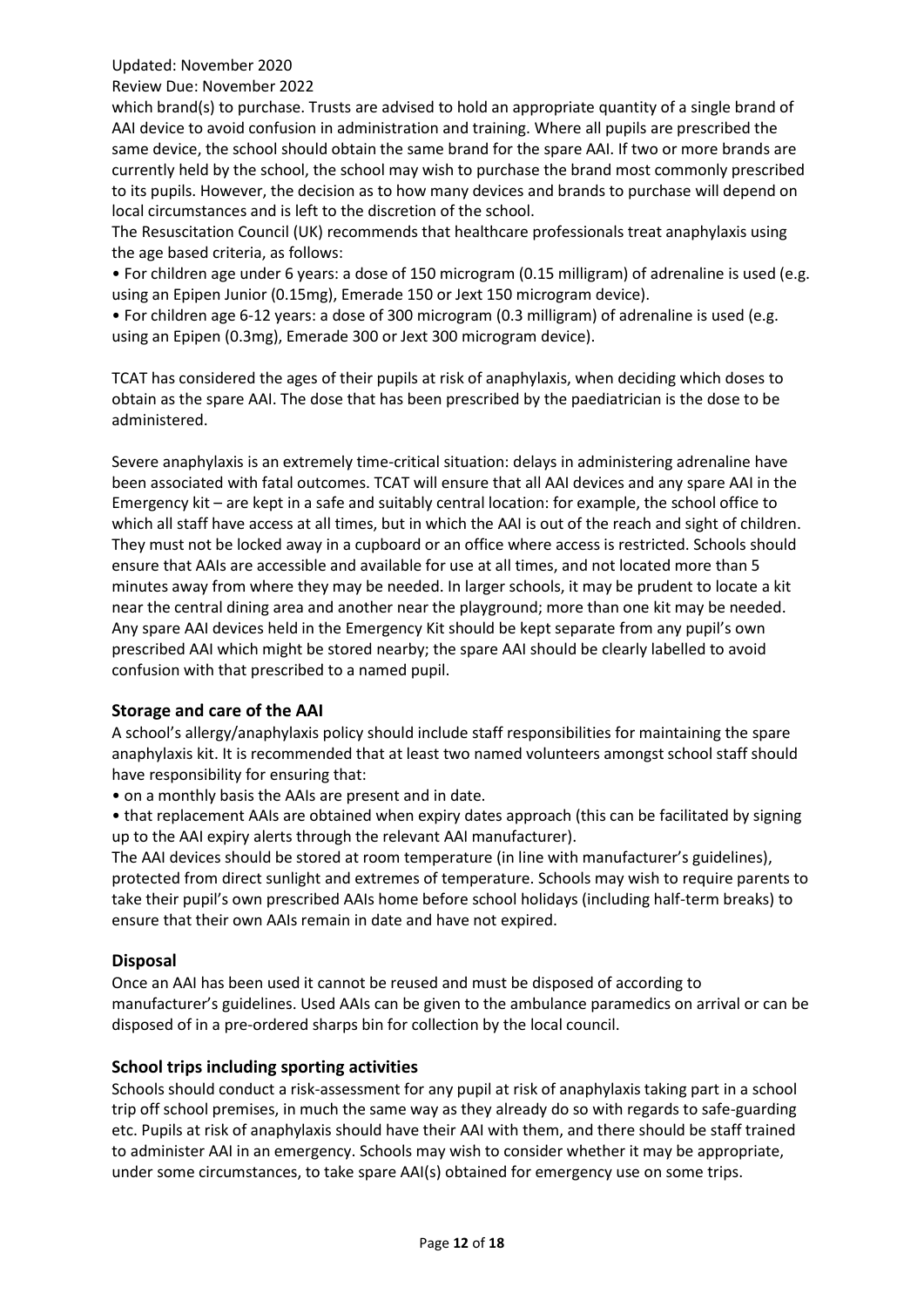#### **Appendix 1**

The following chart details which medication we can administer and for how long

| <b>Type of medication</b>            | <b>Examples of</b><br>reasons for<br>administering                                                                                                                                     | <b>Examples of</b><br>medication                                                                                                                                                 | Where there is a<br>health reason to do<br>so we can<br>administer: |
|--------------------------------------|----------------------------------------------------------------------------------------------------------------------------------------------------------------------------------------|----------------------------------------------------------------------------------------------------------------------------------------------------------------------------------|---------------------------------------------------------------------|
| <b>Short term non-</b><br>prescribed | Child requires short<br>term treatment or<br>pain relief which can<br>be treated with over<br>the counter<br>medication                                                                | Only Paracetamol, for<br>example Calpol<br>Antihistamine                                                                                                                         | For 2 consecutive<br>days                                           |
| <b>Short term</b><br>prescribed      | Child requires short<br>term treatment, or<br>pain relief and has<br>been prescribed a<br>course of treatment<br>by their GP which<br>lasts no more than 2<br>weeks                    | Antibiotics<br>Paracetamol, for pain<br>Ibuprofen<br>Aspirin (However this<br>is not recommended<br>for Under 16s)<br>Eye drops<br>Ear drops<br>Cream / lotions<br>Antihistamine | As per the length of<br>time stated on the<br>instructions          |
| Long term<br>prescribed              | Child has been<br>diagnosed with a long<br>term condition (which<br>they suffer from<br>regularly or<br>constantly) and has<br>been prescribed a<br>course of treatment<br>by their GP | Epipen<br>Insulin<br>Inhaler<br>Eczema cream<br>Controlled drugs<br>Paracetamol*<br>Ibuprofen*<br>Aspirin*                                                                       | As and when required                                                |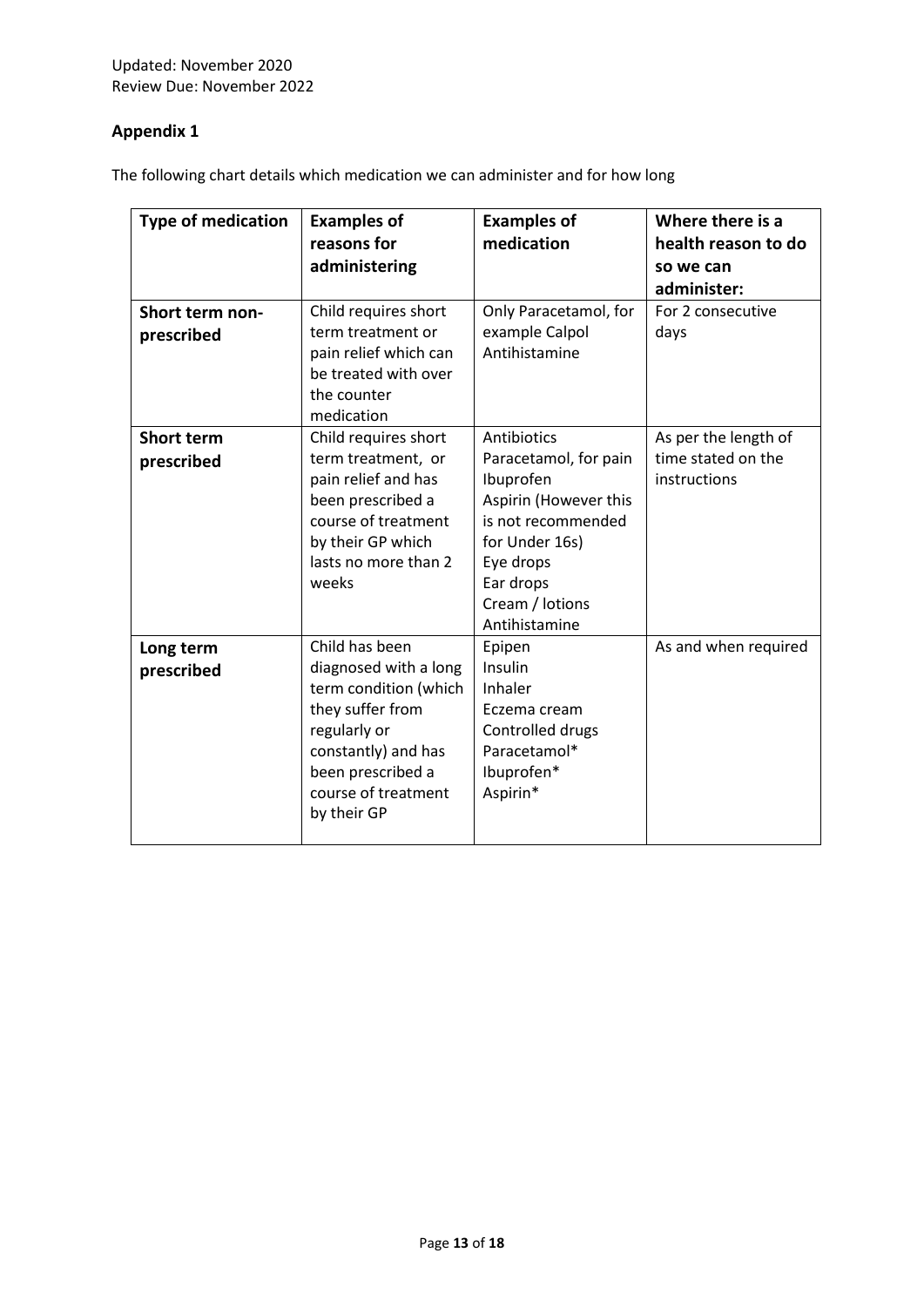**Appendix 2**

**Form to be completed for medication administered to your child in the last 24 hours**



## **MEDICATION ADMINISTERED IN THE LAST 24 HOURS**

| Name of pupil:              | Class: |  |
|-----------------------------|--------|--|
| Contact no:                 | Date:  |  |
| Medical condition of pupil: |        |  |
| Prescribing Doctor/Surgery: |        |  |
| Medicine:                   |        |  |
| Dose:                       |        |  |

Please state below the medication that your child has received in the last 24 hours:

| Medicine: |              | Dose: |
|-----------|--------------|-------|
| Date:     | Times given: |       |
| Date:     | Times given: |       |

| Medicine: |              | Dose: |
|-----------|--------------|-------|
| Date:     | Times given: |       |
| Date:     | Times given: |       |

| Medicine: |              | Dose: |
|-----------|--------------|-------|
| Date:     | Times given: |       |
| Date:     | Times given: |       |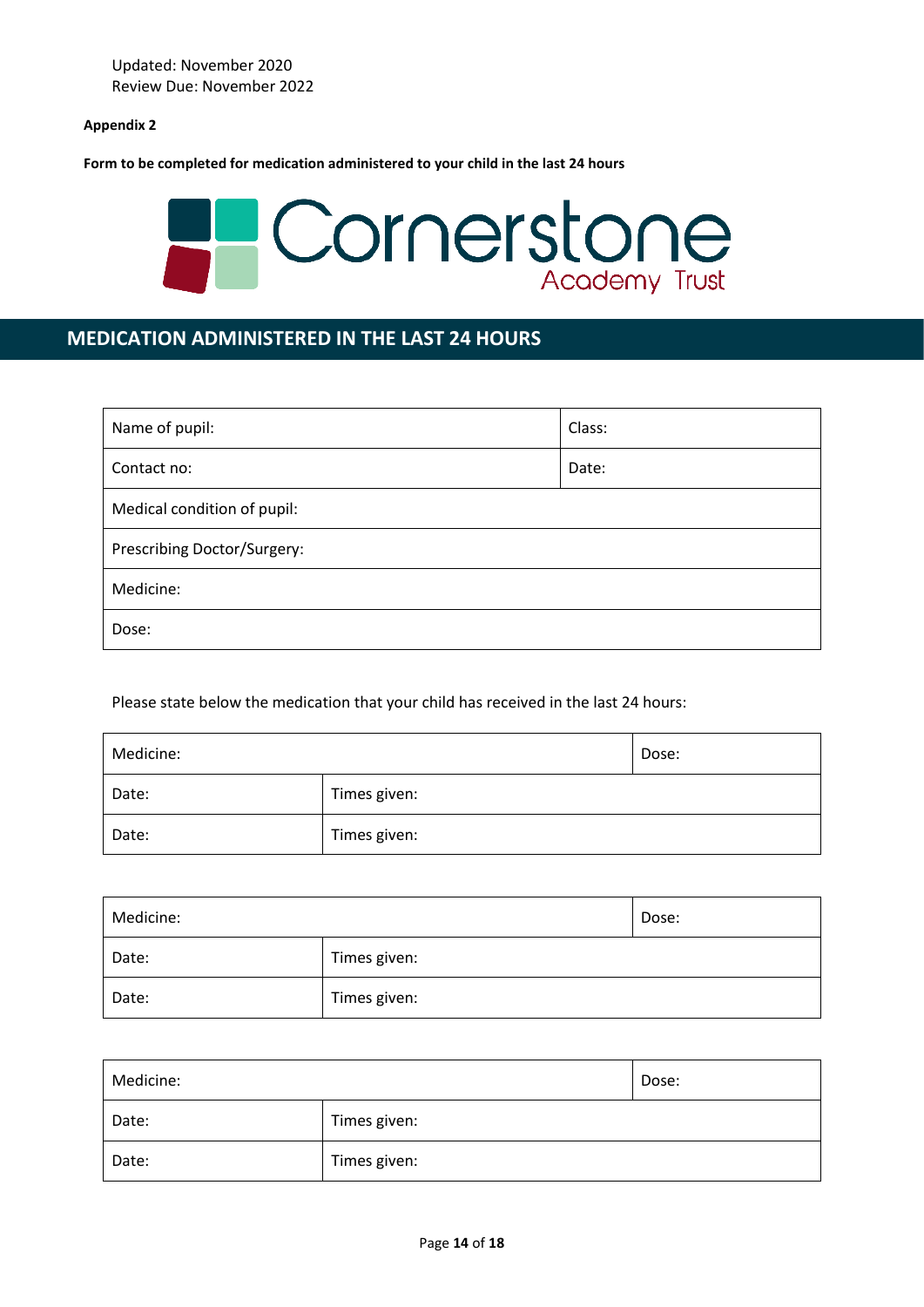

## **MEDICATION TO BE ADMINISTERED IN SCHOOL**

| Name of pupil:                     | DOB/Class: |  |
|------------------------------------|------------|--|
| <b>Medical Condition of pupil</b>  | Date:      |  |
| Contact name/ no of parent         |            |  |
| <b>Prescribing Doctor/Surgery:</b> |            |  |
| <b>Medicine/Expiry Date;</b>       |            |  |
| Dose/Time:                         |            |  |

I give permission for a member of staff to administer the medicine to my son/daughter.

Signed:..................................................................................................... Date:..................................................

#### **For staff use only:**

| Medicine:        |            |
|------------------|------------|
| Dose:            | Time:      |
| Administered by: | Signature: |
| Date:            | Time:      |

| Medicine:        |            |
|------------------|------------|
| Dose:            | Time:      |
| Administered by: | Signature: |
| Date:            | Time:      |

| Medicine:        |            |
|------------------|------------|
| Dose:            | Time:      |
| Administered by: | Signature: |
| Date:            | Time:      |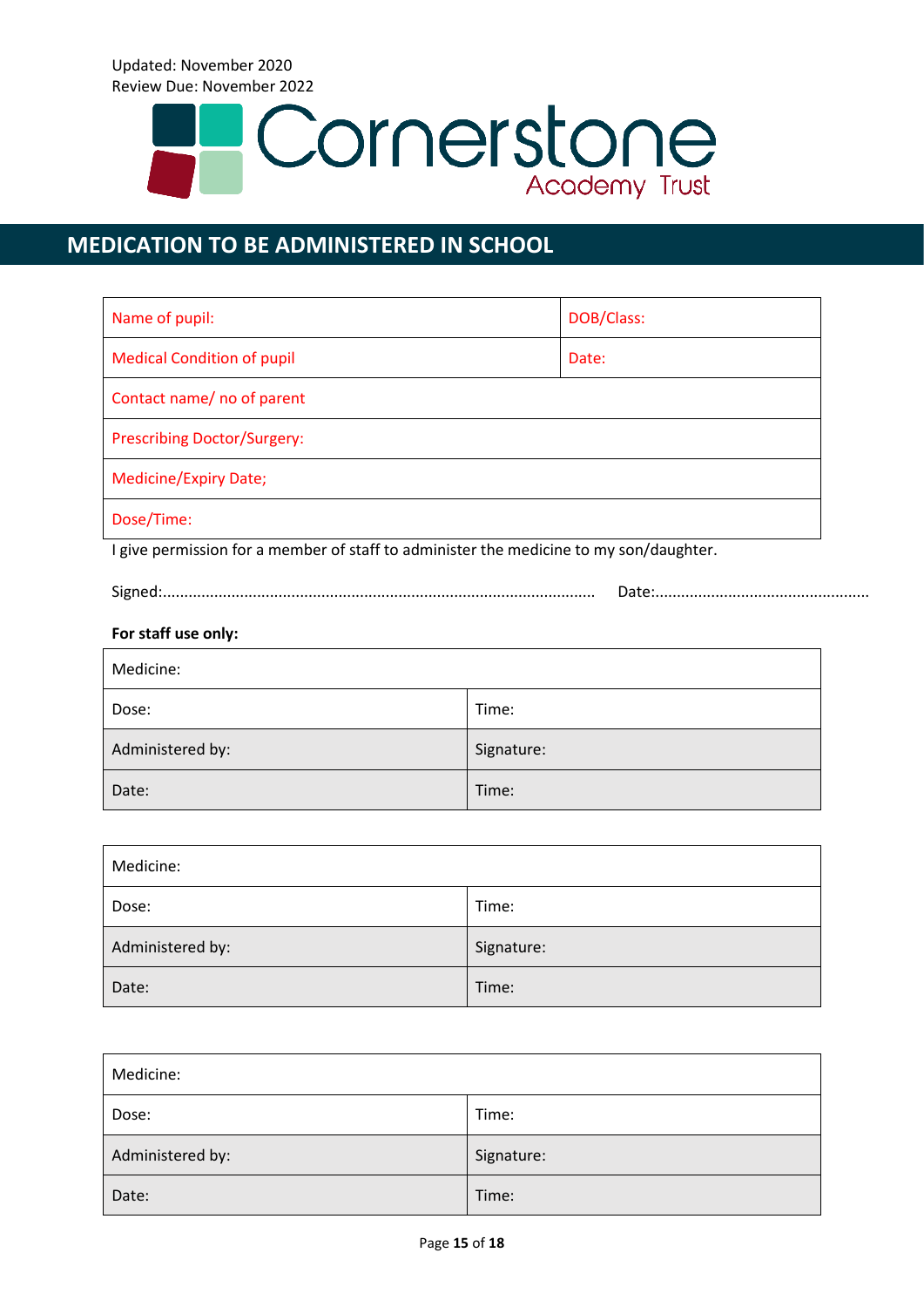## **Continued from previous page. Medication to be given in school. Child's name;**

| Medicine:        |            |
|------------------|------------|
| Dose:            | Time:      |
| Administered by: | Signature: |
| Date:            | Time:      |

| Medicine:        |            |
|------------------|------------|
| Dose:            | Time:      |
| Administered by: | Signature: |
| Date:            | Time:      |

| Medicine:        |            |
|------------------|------------|
| Dose:            | Time:      |
| Administered by: | Signature: |
| Date:            | Time:      |

| Medicine:        |            |
|------------------|------------|
| Dose:            | Time:      |
| Administered by: | Signature: |
| Date:            | Time:      |

| Medicine:        |            |
|------------------|------------|
| Dose:            | Time:      |
| Administered by: | Signature: |
| Date:            | Time:      |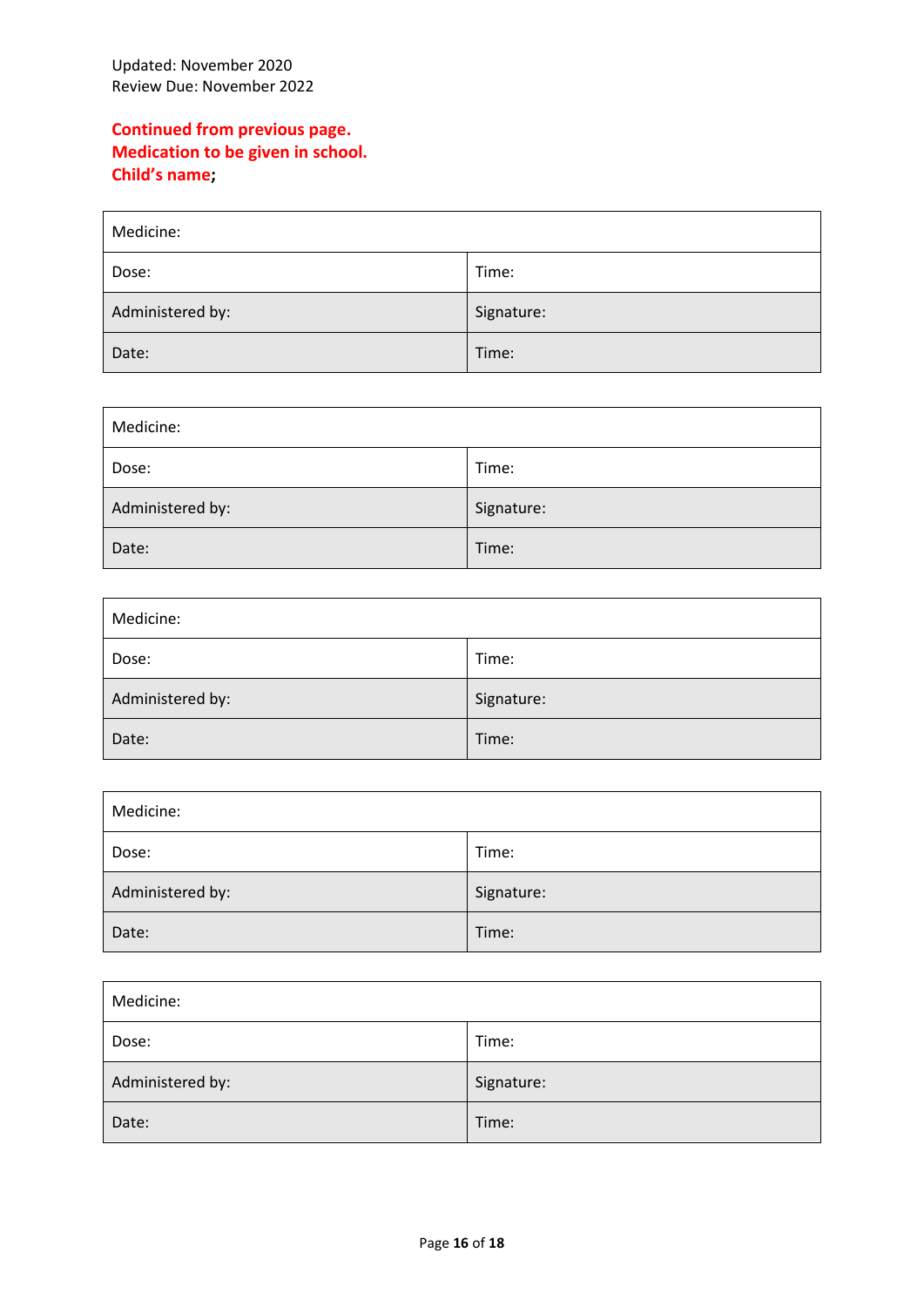

## **Administration of medicines for residential trips**

| Contact no:                                                                         | <u> 1989 - Andrea Stadt Britain, amerikansk politik (* 1908)</u>                                                                                                                    |
|-------------------------------------------------------------------------------------|-------------------------------------------------------------------------------------------------------------------------------------------------------------------------------------|
|                                                                                     |                                                                                                                                                                                     |
| (if medicine is prescribed)                                                         |                                                                                                                                                                                     |
| <b>Medicine:</b>                                                                    | <u> 1980 - Johann Barn, mars ann an t-Amhain Aonaich an t-Aonaich an t-Aonaich ann an t-Aonaich ann an t-Aonaich</u>                                                                |
| Dose:<br>the control of the control of the control of the control of the control of |                                                                                                                                                                                     |
|                                                                                     |                                                                                                                                                                                     |
|                                                                                     |                                                                                                                                                                                     |
|                                                                                     | I give my permission for the appointed medical administrator (or his/her nominee) to<br>administer the medicine to my son/daughter during the time he/she is on a residential trip. |
| (Parent or Person with parental responsibility)                                     |                                                                                                                                                                                     |
| Date:<br><u> 1980 - Johann Barbara, martin a</u>                                    |                                                                                                                                                                                     |
|                                                                                     |                                                                                                                                                                                     |
| residential and to manage its use.                                                  | I give my permission for my son/daughter to carry their asthma inhaler with them whilst on                                                                                          |
| Signed:                                                                             |                                                                                                                                                                                     |
| (Parent or Person with parental responsibility)                                     |                                                                                                                                                                                     |
| Date:<br><u> 1989 - Johann Barn, mars ann an t-A</u>                                |                                                                                                                                                                                     |
|                                                                                     |                                                                                                                                                                                     |
| diabetes under staff supervision.                                                   | I give my permission for my son/daughter to manage the use of his/her own pen injector for                                                                                          |
| Signed:                                                                             |                                                                                                                                                                                     |

*(Parent or Person with parental responsibility)*

**Date**:

*(See notes of guidance overleaf)*